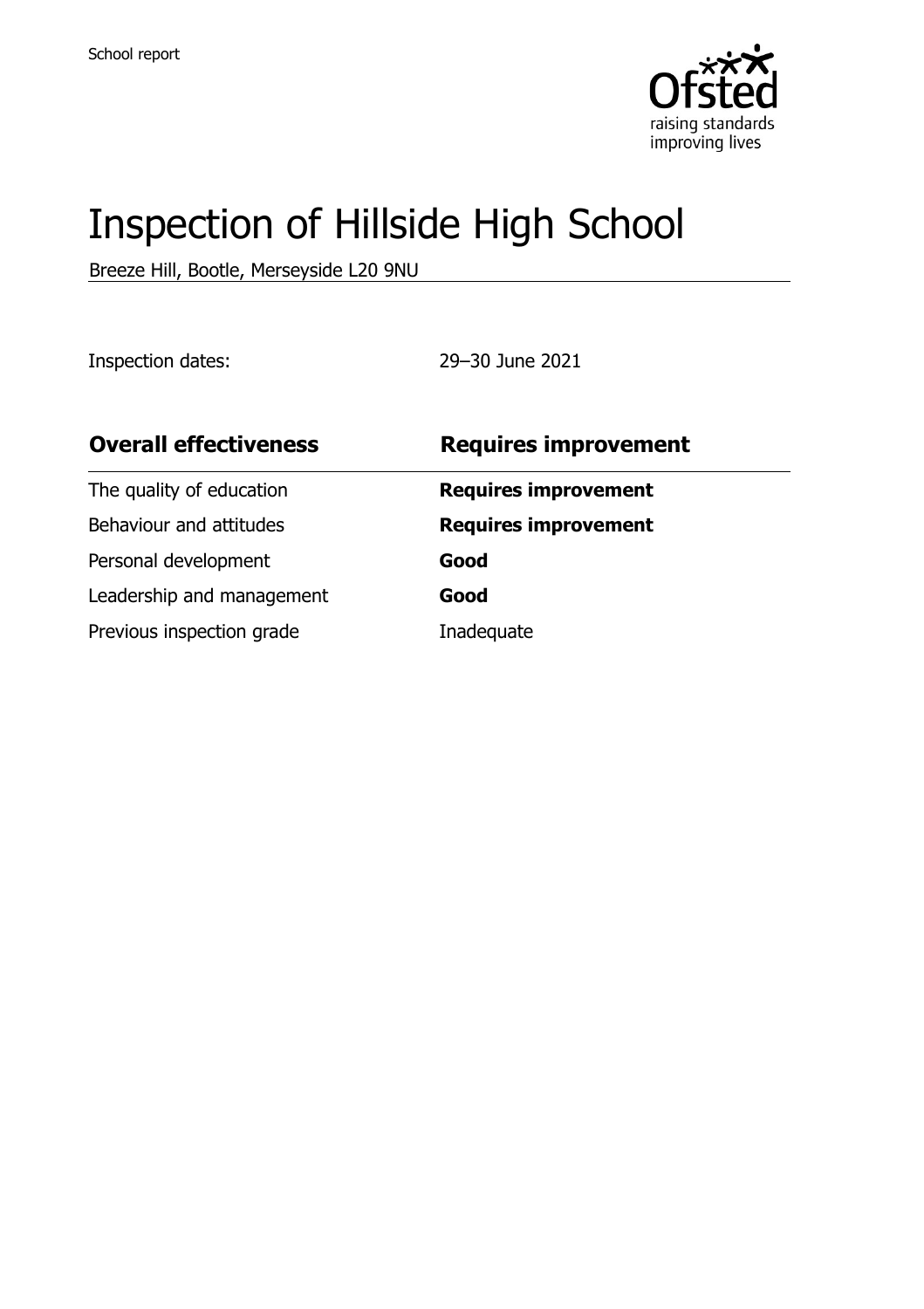

# **What is it like to attend this school?**

This is a caring school where pupils respect one another. Pupils are accepting of each other's differences. Pupils appreciate that they can celebrate diversity in all aspects of school life. They feel happy and safe at school. Pupils said that staff do not tolerate any form of bullying or derogatory behaviour. If it does occur, it is dealt with quickly.

Pupils are polite. They welcome visitors to their school with pride. In the main, pupils at this school behave well. In lessons they try hard. Most pupils display positive attitudes to learning.

Pupils benefit from a well-balanced personal development curriculum. They said that the careers advice that they receive helps them to achieve their ambitions. All pupils, including those with special educational needs and/or disabilities (SEND) and those who are disadvantaged, have many opportunities to contribute positively to school life through music, the arts and sport.

Teachers have increasingly high expectations of pupils. The quality of education for all pupils is improving. However, some pupils are not progressing through the curriculum as well as they should. This is because, until recently, pupils did not benefit from a sufficiently ambitious curriculum. In recent years, pupils at key stage 4, especially those who are disadvantaged, have not achieved well.

#### **What does the school do well and what does it need to do better?**

Leaders have taken the right actions to ensure that pupils have access to an appropriate curriculum. All pupils at key stage 3 now study a broad range of subjects in line with the national curriculum. At key stage 4, the number of pupils following the English Baccalaureate suite of subjects is increasing.

Leaders are aspirational for all pupils at this school. The quality of education for current pupils is better than it has been in the past. Pupils at key stage 3, including disadvantaged pupils and those with SEND, are increasingly well prepared for key stage 4. However, pupils in key stage 4 do not remember their learning as well as they should. This is because these pupils experienced a poorly planned curriculum in key stage 3.

Although the foundations for the new curriculum are firmly in place, leaders are still in the process of defining exactly what is to be taught. In some subjects, leaders and teachers have thought carefully about the content that pupils should learn and how to deliver new concepts and ideas. Where this is the case, pupils learn in depth and their knowledge of subjects is rich. In other subjects, teachers are not clear about the precise knowledge that they want pupils to know and remember. Added to this, some teachers are not as confident in how best to put the new curriculum plans into action. In these subjects, some teachers do not check carefully what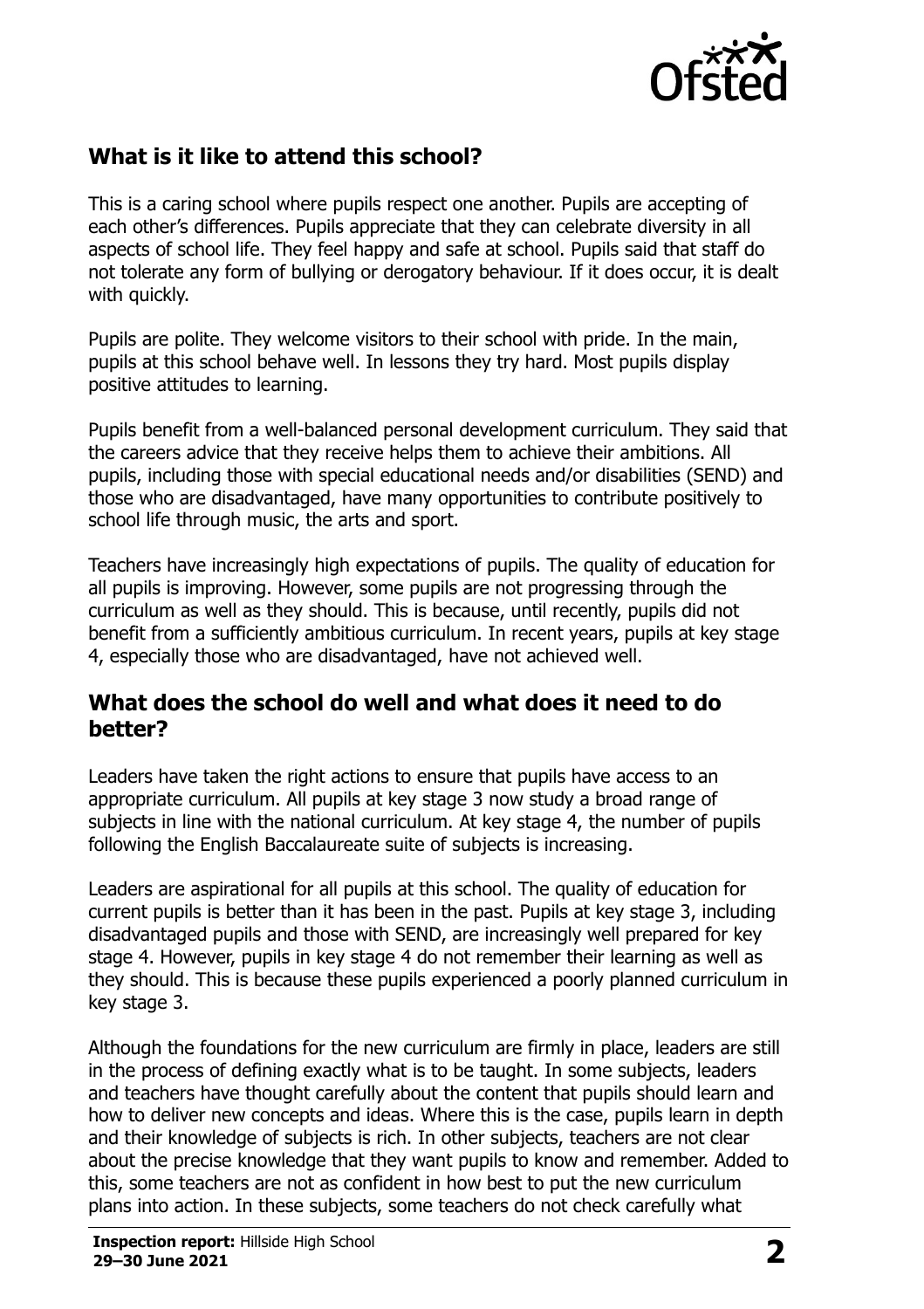

pupils know and remember of the curriculum because they have not identified the core knowledge that pupils must learn. As a result, the quality of pupils' learning across subjects is uneven.

The leadership of SEND is strong. Teachers use information increasingly well to make suitable adaptations to the curriculum for pupils with SEND. Pupils with SEND produce good-quality work. Staff support pupils with SEND to go on to appropriate education, employment and training, post-16.

Leaders have prioritised reading. Pupils said that the focus on vocabulary is building their confidence to become stronger readers. However, the weakest readers are not catching up as quickly as they should. This is because, due to COVID-19 (coronavirus), teachers have not put into practice the training that they have had to support the weakest readers.

Pupils conduct themselves well in lessons and during social times. In the main, pupils said that behaviour in lessons does not disrupt learning.

Prior to the COVID-19 pandemic, leaders' efforts to improve pupils' attendance were gathering momentum. More pupils were attending school regularly. Nonetheless, the attendance rates of disadvantaged pupils and those with SEND remain lower than those of their peers in school.

Leaders have prioritised support for pupils' well-being. For example, pupils learn how to eat healthily and how to look after their mental health through the well-planned personal development curriculum. Pupils said that this is helping them to keep safe and well. Leaders have ensured that pupils in Year 11 who are vulnerable continue to receive appropriate support.

Trustees and governors have invested heavily in the leadership of the curriculum. Teachers are beginning to use research effectively to develop their own practice. Staff feel valued. Their morale is high. The staff at Hillside High School have the best interests of pupils at heart.

# **Safeguarding**

The arrangements for safeguarding are effective.

The culture of safeguarding is strong. All staff take pupils' welfare seriously. Leaders ensure that all staff are trained to be alert to the signs of harm that pupils may face. Staff know how to report these concerns.

Staff have built effective relationships with the families of vulnerable pupils. Staff work well with external agencies to make sure that these pupils get the help that they need.

Leaders have prioritised teaching pupils about how to stay safe online. Pupils understand the risks that they face when using the internet or social media sites.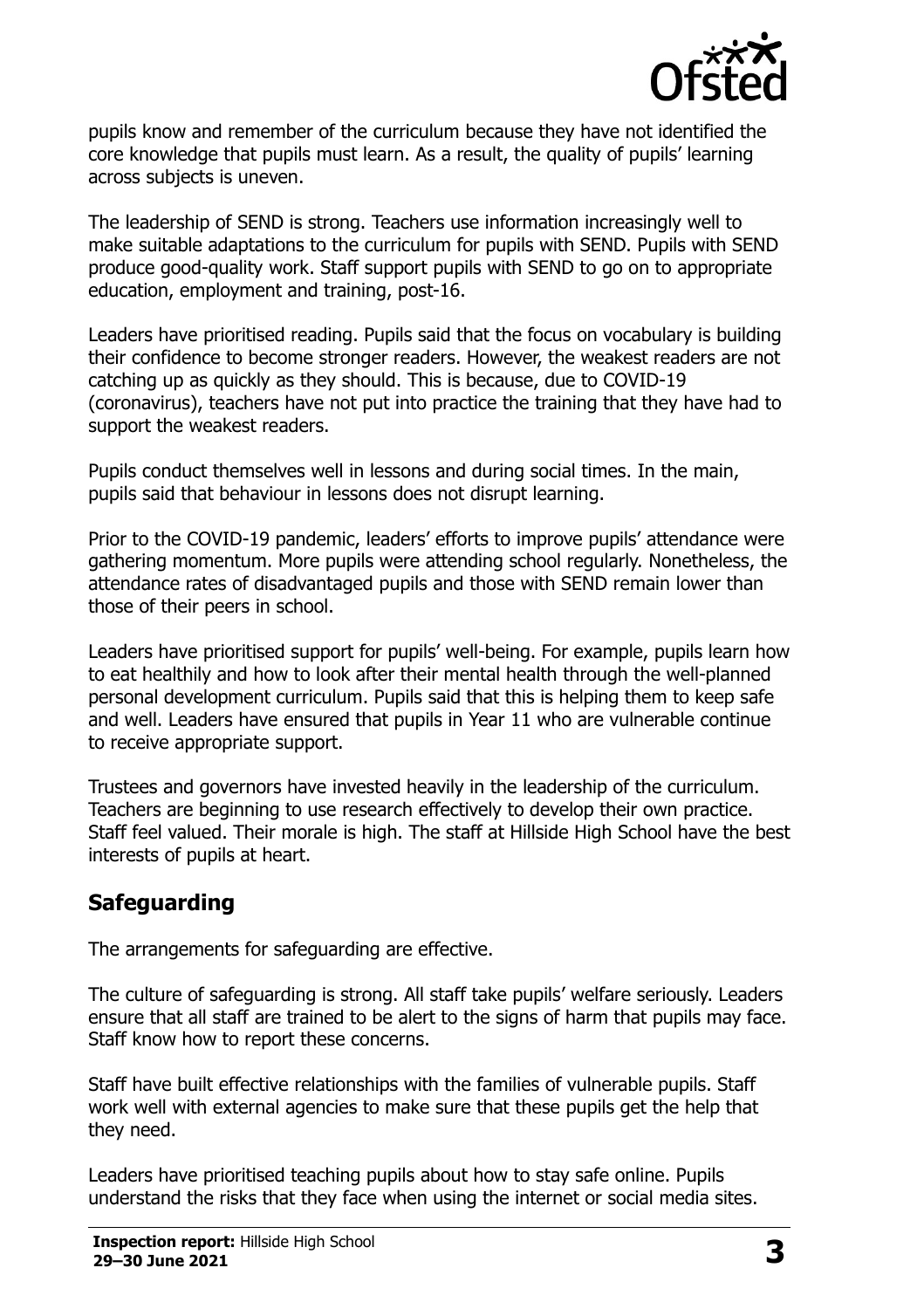

# **What does the school need to do to improve?**

#### **(Information for the school and appropriate authority)**

- Leaders are in the process of training staff in how to deliver new curriculum plans. In some subjects, teachers are not as confident as they should be in implementing those plans. This is leading to unevenness in the delivery of the curriculum across and within subjects because some teachers lack subject-specific pedagogical knowledge. Consequently, pupils do not make as much progress through the curriculum as they should. Leaders should ensure that teachers receive ongoing subject-specific training that enables them to implement their curriculum plans effectively.
- In some subjects, leaders have not thought deeply enough about the knowledge that they want pupils to learn and the order in which they should learn it. As a result, pupils do not remember as much of the curriculum as they should. Leaders should ensure that teachers are secure in the precise knowledge that they intend pupils to know and remember.
- Leaders have prioritised reading. However, teachers are not supporting the weakest readers to catch up quickly enough. Consequently, the weakest readers struggle to access some of the curriculum content. Leaders must ensure that teachers put into place the training that they have had to support the weakest readers, so that they can read with fluency and accuracy.
- Leaders have implemented many strategies to encourage better attendance. However, some pupils who are disadvantaged and/or with SEND do not attend as regularly as they should. This prevents them from making the best possible progress through the curriculum. Leaders should build on this work to improve the attendance of all pupils, particularly those who are disadvantaged and those with SEND.

### **How can I feed back my views?**

You can use [Ofsted Parent View](http://parentview.ofsted.gov.uk/) to give Ofsted your opinion on your child's school, or to find out what other parents and carers think. We use Ofsted Parent View information when deciding which schools to inspect, when to inspect them and as part of their inspection.

The Department for Education has further [guidance](http://www.gov.uk/complain-about-school) on how to complain about a school.

If you are the school and you are not happy with the inspection or the report, you can [complain to Ofsted.](http://www.gov.uk/complain-ofsted-report)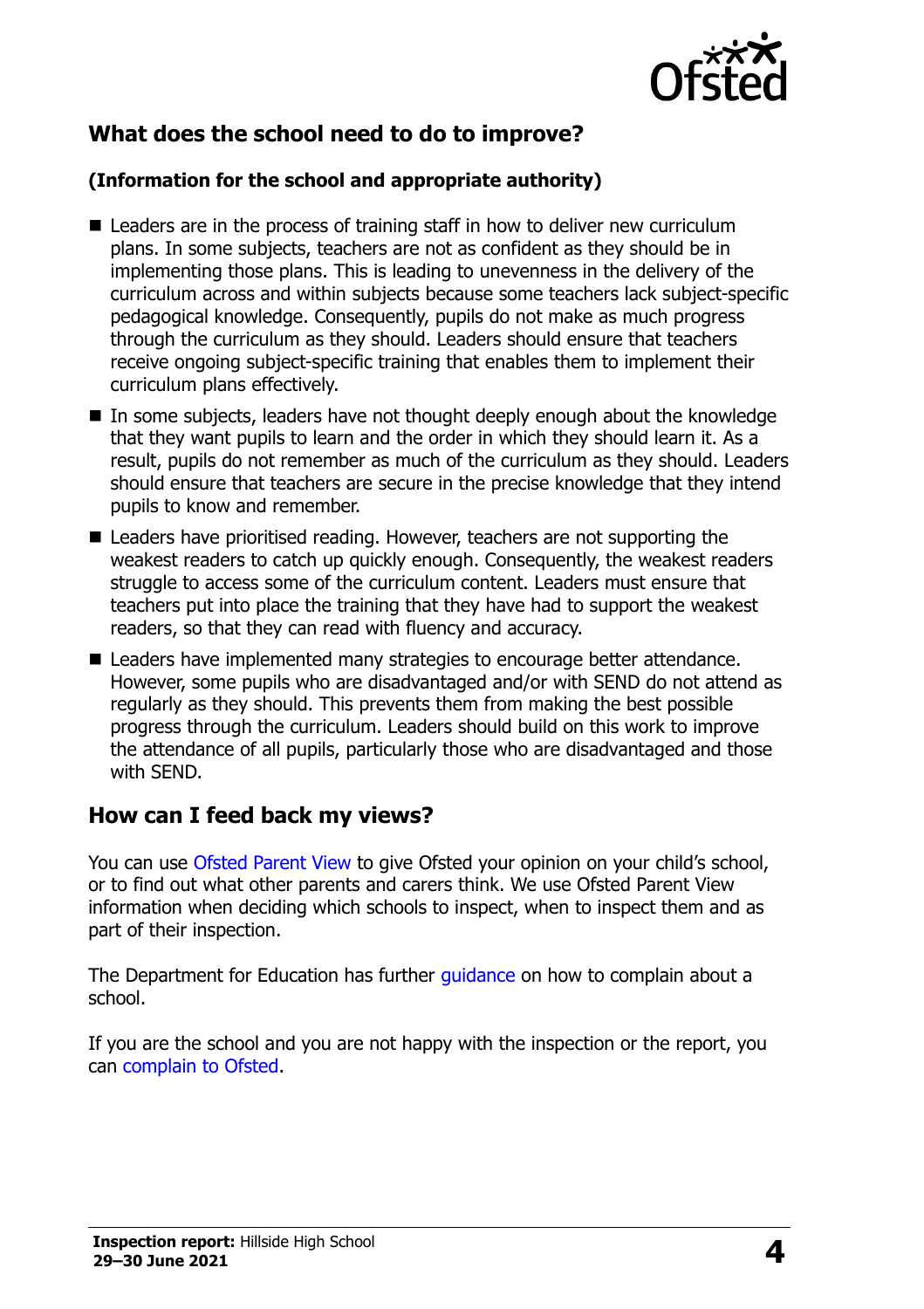

### **Further information**

You can search for published performance information about the [school.](http://www.compare-school-performance.service.gov.uk/)

In the report, '[disadvantaged pupils](http://www.gov.uk/guidance/pupil-premium-information-for-schools-and-alternative-provision-settings)' refers to those pupils who attract government pupil premium funding: pupils claiming free school meals at any point in the last six years and pupils in care or who left care through adoption or another formal route.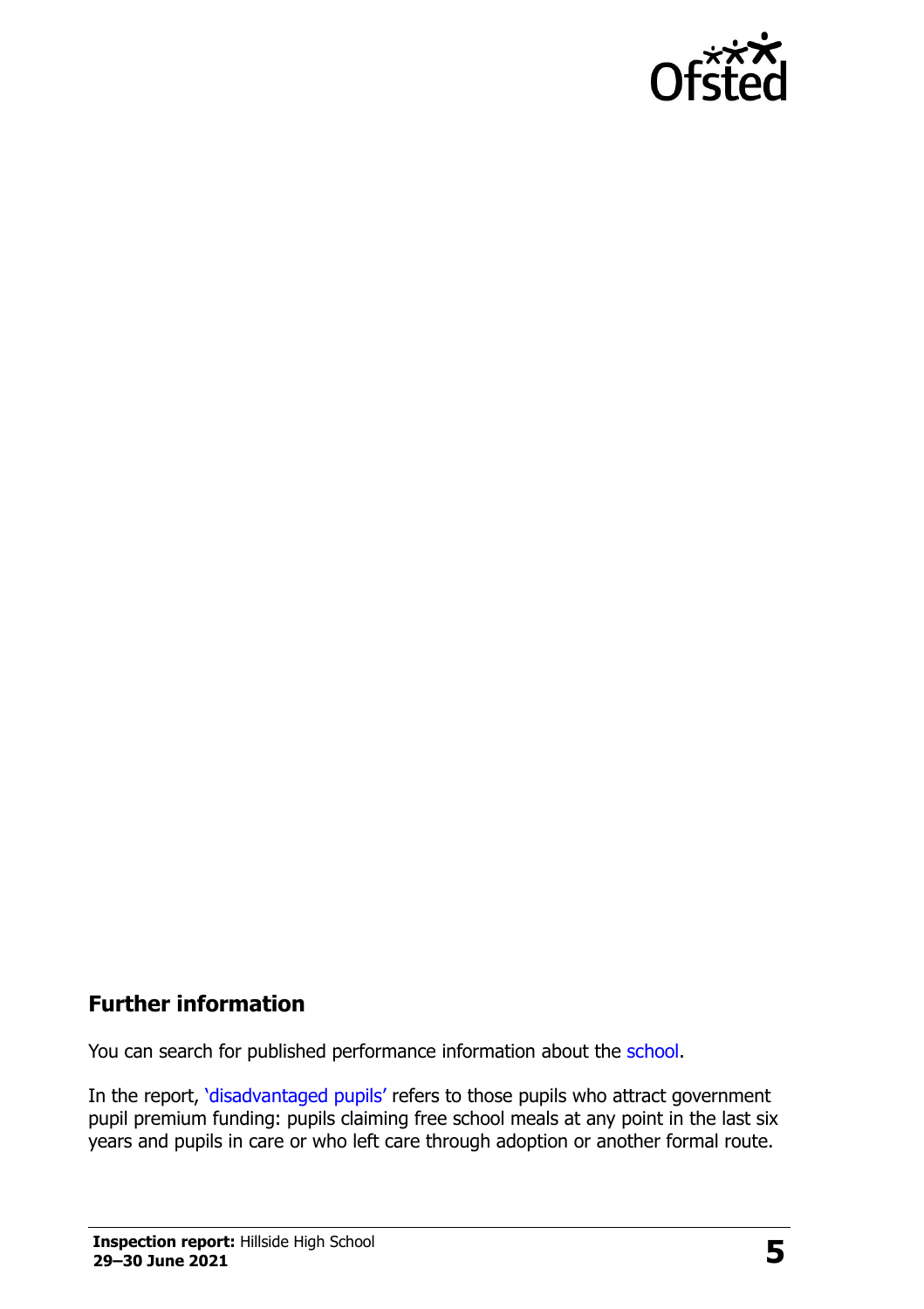

## **School details**

| Unique reference number             | 141693                                                               |
|-------------------------------------|----------------------------------------------------------------------|
| <b>Local authority</b>              | Sefton                                                               |
| <b>Inspection number</b>            | 10184627                                                             |
| <b>Type of school</b>               | Secondary                                                            |
| <b>School category</b>              | Academy sponsor-led                                                  |
| Age range of pupils                 | 11 to 16                                                             |
| <b>Gender of pupils</b>             | Mixed                                                                |
| Number of pupils on the school roll | 640                                                                  |
| <b>Appropriate authority</b>        | Board of trustees                                                    |
| <b>Chair of governing body</b>      | <b>Michael Cunliffe</b>                                              |
| <b>Principal</b>                    | Amanda Ryan                                                          |
| Website                             | www.hillsidehigh.co.uk                                               |
| Date of previous inspection         | 5 November 2019, under section 8 of the<br><b>Education Act 2005</b> |

### **Information about this school**

■ The school uses alternative provision for a small number of pupils, at Harmonize Academy, Alder Centre for Education and The Inclusion Network.

# **Information about this inspection**

Inspectors carried out this inspection under section 8 of the Education Act 2005. Inspectors deemed the inspection a section 5 inspection under the same Act.

In accordance with section 13(5) of the Education Act 2005, Her Majesty's Chief Inspector is of the opinion that the school no longer requires significant improvement.

This was the first routine inspection the school received since the COVID-19 pandemic began. Inspectors discussed the impact of the pandemic with leaders and have taken that into account in their evaluation of the school.

■ Inspectors met with the principal, the senior leadership team, middle leaders and a range of teaching and support staff. An inspector spoke with representatives of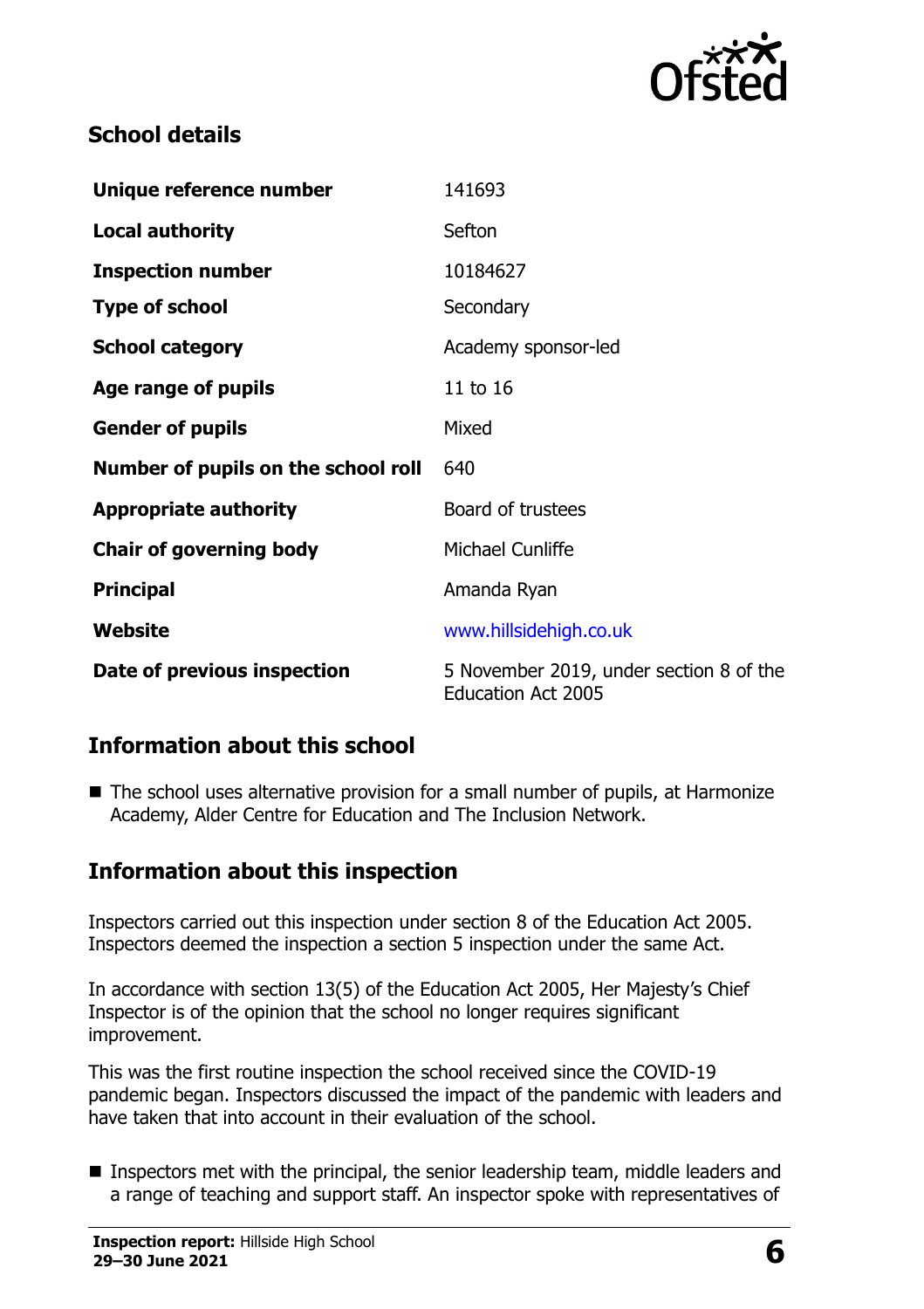

the multi-academy trust and five members of the governing body, including the chair of governors.

- As part of this inspection, inspectors carried out deep dives in English, mathematics, history and Spanish. Inspectors met with subject leaders, visited some lessons, looked at pupils' work and spoke with pupils and teachers.
- Inspectors met with groups of pupils from Year 7 to Year 10. Inspectors also observed breaktimes and lunchtimes.
- Inspectors reviewed a range of documentation, including that relating to safeguarding, the school development plans, self-evaluation documents, curriculum plans and behaviour and attendance records.
- **Inspectors checked the school's safeguarding procedures and the checks made on** staff. Inspectors met with leaders, staff and pupils to evaluate the effectiveness of safeguarding in school. An inspector also checked the arrangements for pupils attending alternative provision.
- At the time of this inspection, Year 11 pupils were no longer attending school. Pastoral leaders continue to support pupils in Year 11 who are vulnerable.
- Inspectors considered and the 31 responses to Ofsted's online questionnaire for staff. Inspectors also checked the views of the 40 parents in their responses to Ofsted's online survey, Ofsted Parent View. This included the 31 comments received via the free-text facility.

#### **Inspection team**

| Rachel Goodwin, lead inspector | Her Majesty's Inspector |
|--------------------------------|-------------------------|
| <b>Claire Hollister</b>        | Ofsted Inspector        |
| Michael Pennington             | Her Majesty's Inspector |
| David Woodhouse                | Ofsted Inspector        |